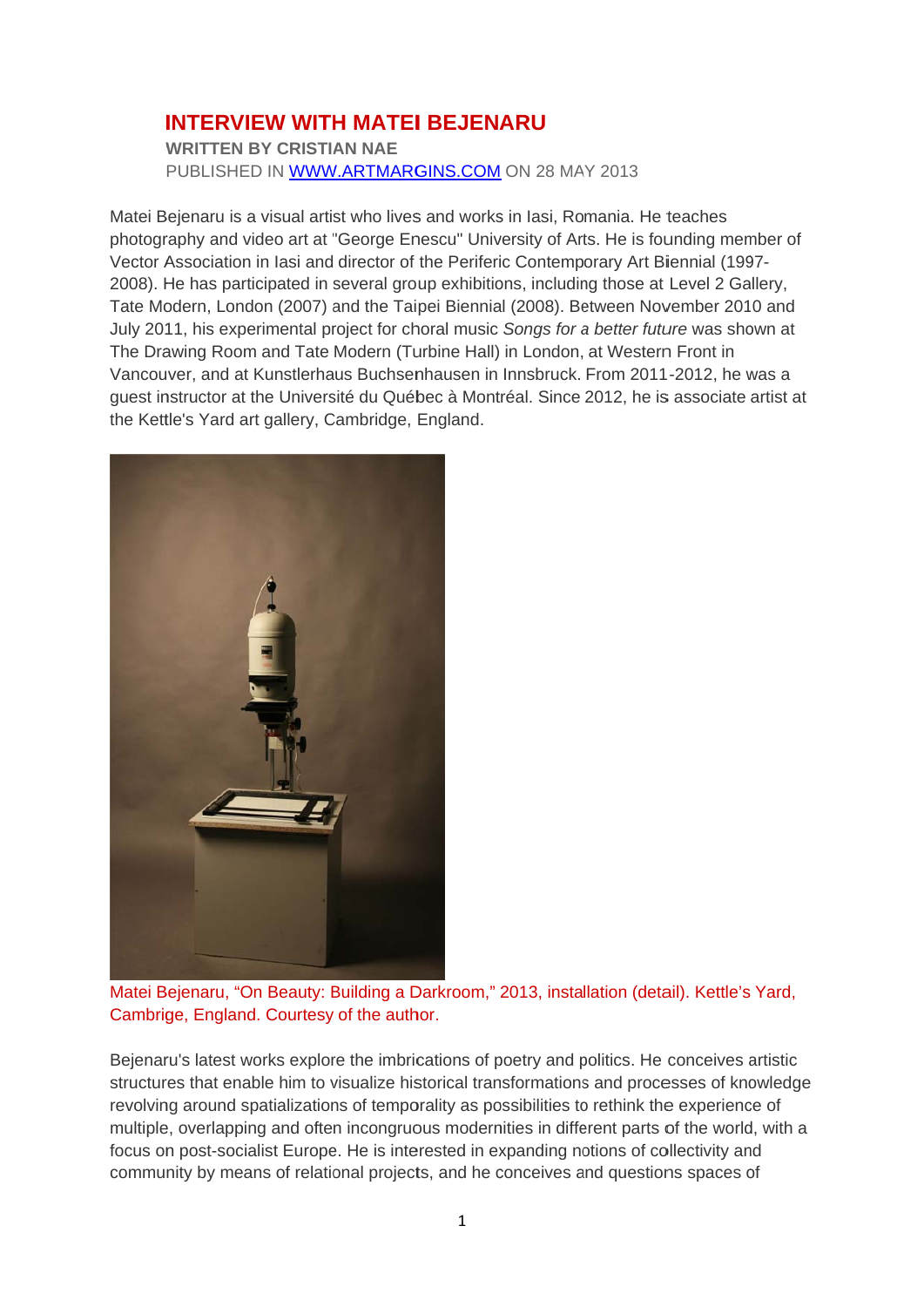thinking that can be analyzed as both cultural geographies and structures of memory. His latest projects, On Beauty: Building a Darkroom, a work-in-process commissioned by the Kettle's Yard art gallery in Cambridge, England, and From A to B, a new photographic and performative structure recently exhibited at Tranzit.ro/lasi, question the relation between forms of knowledge and processes of subjectification by examining technology, industrialization and the material conditions of artistic production.

**Cristian Nae: I propose to start our discussion by introducing your last commissioned** project, On Beauty: Building a Darkroom. Your response to the invitation by Kettle's Yard art gallery in Cambridge, England, was to transport the technology for analog photography that you have personally acquired from Germany and other former socialist countries over time and, thus, lay down the conditions for building a darkroom that may be activated by the viewer (accompanied by a small manual of analog photography). It is a sort of "reverse gift," a donation to the Kettle's Yard, which also owns a small collection of modern art. Therefore, the project may also be interpreted as a questioning of multiple modernities in different geopolitical spaces. Is this a more or less accurate description of your project? Matei Bejenaru: In fact, the project I proposed for Kettle's Yard consists in donating all my equipment from my first darkroom that I initiated at the beginning of the '90s in post-socialist Romania. Starting from the specific situation of this center, which is based on a collection of modern art, I have built a Mobile Darkroom Unit that resembles, more or less, Marcel Duchamp's Boite-en-Valise, and can be transported by car and installed in any space in maximum one hour.



Matei Bejenaru, "On Beauty: Building a Darkroom," 2013, installation (detail) (Mobile Darkroom Unit), Kettle's Yard, Cambrige, England, Courtesy of the author,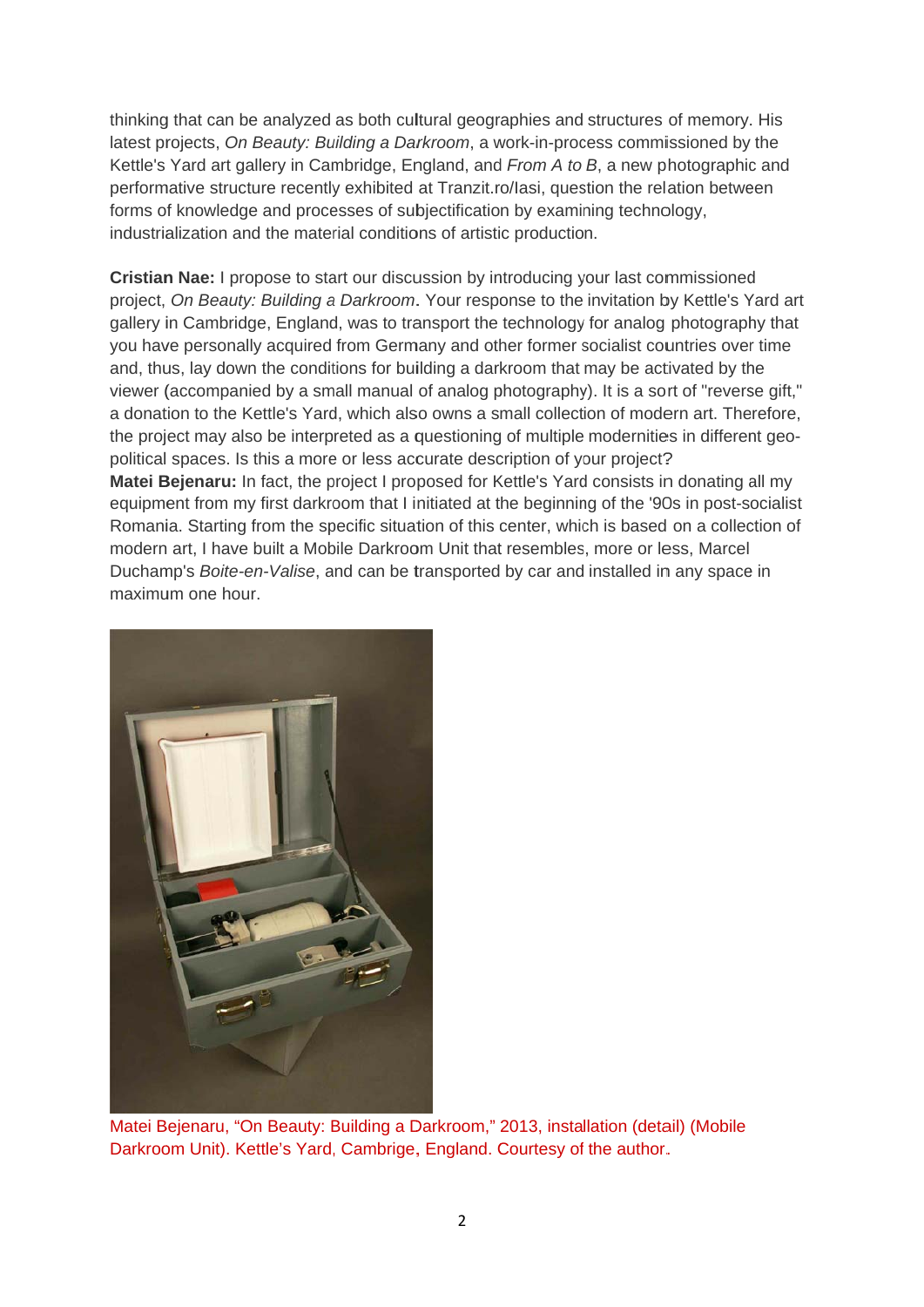The project has multiple meanings and I think that the most important for me is the one connected to the idea of questioning the East-West distinction from the perspective of technological transfer. As a result of rational, Cartesian knowledge, technology is mostly the product of the West, which was exported elsewhere. By realizing a reverse transfer of an obsolete technology from East to West, the technology needed for analogical photography, I want to question the relations that we, the people who live in Eastern Europe, have with the West from the perspective of technological belatedness. There are also other interpretations of my project such as the investigation of the relations an artwork can produce or the way we look at the past and define beauty.

**CN:** It seems to me that, among the multiple conceptual strata you build upon in this work (comprising questions of cultural translation, relational art and educational practices), there is a fundamental tension that concerns the asynchronic conditions of reception and production of the same industrial object in different cultural conditions. They touch upon the question of distinct logics and legacies of modernism in different parts of the world. However, I would be interested, first of all, in how you would consider the differences between the post-socialist space and the former West. For many people, these differences have mainly concerned the economic and political conditions of living. How do you relate to these differences in your work? Which distinctions are important and formative for you as an artist?

**MB:** I think that the differences between the post-socialist space and the former West should be judged on a much more nuanced basis. First of all, the ex-socialist space was and still is heterogeneous; for instance, we cannot compare the situation in the Czech Republic with the one in Romania, just like the differences between Albania or Bulgaria and the Baltic States are significant.

Even if I have a certain interest in the way rational, scientific knowledge regressed in postcommunist Romania, accompanied by the resurrection of orthodox religious practices, I am interested in understanding how the collective self is constructed in comparison to the self of a Czech or someone from England, for instance. We (Romanians) did not have the big emancipatory waves of the West -- the Renaissance, the Enlightenment, the Industrial Revolution -- therefore, I think that people are differently constructed on the inside. This is how I explain to myself why religious practices are so popular in Romania in comparison to Western secular lifestyles. The communists attempted to modernize the country, but it was a forced process, lacking resources and based on many false premises. Technological belatedness, together with the disparities of social practices and the way state structures function, are a consequence of different historical evolutions. The differences that shaped my artistic practice concern the comparative study of dominant patterns of knowledge in society. **CN:** Your interest in technology and industrialization, their cultural representations and the way they affect the construction and the definition of the self, also appears in other, more recent works. For instance, *Songs for a better future*, the project created and presented at the Tate Modern in 2010, suggests the importance of connective thinking by means of digital communication for the Western world. How would you compare it, for instance, to the Romanian version? Here, you also use the motive of the chorus, of a body of people performing and singing in synchronicity, but with different socialist overtones, related perhaps to the idea of progress and its emancipatory promise. May the latter also be read as a piece about the condition of work in post-socialist times and the memory of utopian promises of socialist modernity?

**MB:** In a certain way, yes, Socialist modernism created the conditions for the imaginary construction of a utopian future. I keep thinking that a better world for all is possible. And, for me, poetry represents the incentive that fosters hope and fuels imagination.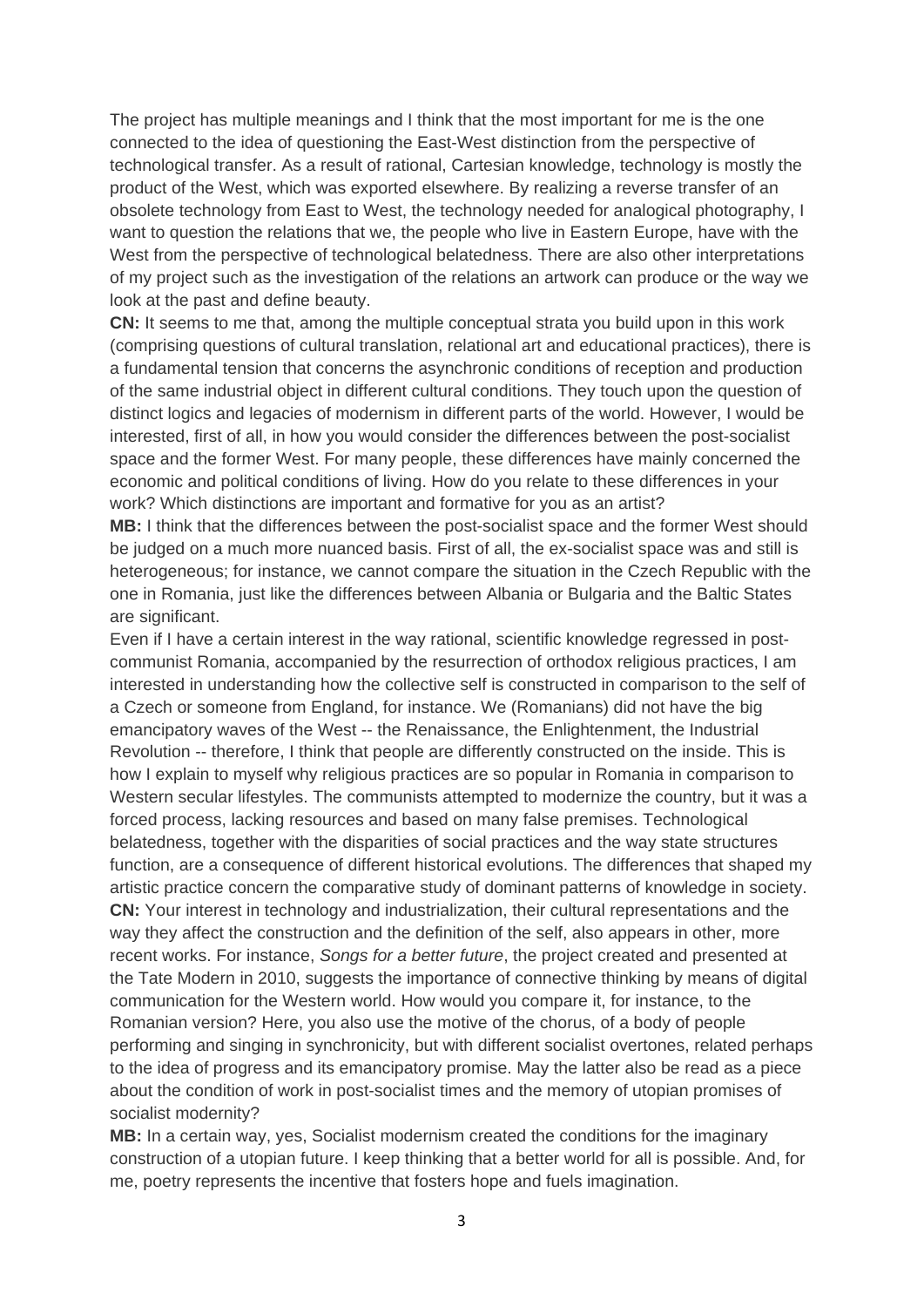**CN:** This also relates to another constant theme in your artistic practice: the notion of work, often connected to relational geographies, with questions of migration and notions of borders that seem to be constantly shifting. This notion has a very strong Marxist legacy and has undergone deep changes in post-socialist countries. What does this mean to you? Why this interest?

**MB:** The identification of the values we lost in the last two decades in Romanian society is one of the major concerns of my recent artistic practice. Work is one of those values, together with the contemplative, unreligious forms of thinking, such as poetry or the chess game. Work interests me because I come from a family of workers and because I work all the time. In fact, the working class is the major loser of the transition to capitalism in Romania.

**CN:** As some curators have noticed about many of your past works, you often show a strong interest in relational art. Why this interest, especially in post-socialist Romania? **MB:** My interest in relational forms of art is related to the social, political and cultural conditions according to which you can produce art in post-communist Romania. I do not think that you can ignore public space and those who inhabit it because it is in public space that I find inspiration for my artistic practice. I do not think that personal mythologies are relevant for this historical time. We may also remind the emancipatory functions of art in the postcommunist context. Simply said, an artist coming from Eastern Europe is, perhaps, less egoistic. That is why the object is not set in the museum; it produces forms of socialization because it can be used. For instance, the Mobile Darkroom Unit has a functional ergonomics that is conceived in the spirit of the 1950s. Although it is functional, it can resist to presentday forms of efficiency.

**CN:** Is it in this respect that the poetic elements of your works come into play? Do you think that the poetic regime of language can undercut the dominant patterns of thinking today that you still consider to be rationalist and whose extreme form is ultra-capitalism, based on the logic of maximized efficiency and profit?

**MB:** I try to exploit the tension between a rational mode of reflection about the world I live in, which is characteristic of the type of modernity I was raised in, and poetic, contemplative forms of thinking, which have nothing to do with the dominant forms of thinking in our society today. The latter are derived from the logic of primitive consumption, specific for a peripheral context that exports a cheap labor force. The poetic forms we may generate in this context are very interesting. They are alternative forms of thinking. I find contemplative thinking a form of cultural resistance. I am interested in those formal and conceptual territories that are marginalized today, like poetry, the game of chess or the choral form. I recently made a performance in which I was interested to recite poetry about modern processes of industrialization in a certain way, accompanied by a drum solo, so that syncopated rhythms fracture the way we commonly think.

**CN:** It strikes me that, by revisiting the remains of an industrial era or looking back at this already obsolete technology, you enlighten and even reverse the process of forgetting that slowly erased the modernist memory of socialism, at least in Romanian society after 1989, where the promises of science were replaced with promises of a consumerist future. How do you see this set of relations and structures of remembrance? How does this affect the different economies of knowledge in this space?

**MB:** I am discouraged that our contemporary Romanian society does not produce advanced technological knowledge. The emancipatory processes have only touched the elites, but the profound social strata have not been radically altered. I do not agree with those claiming that communism has perverted us. Communism is only a link in a bigger historical chain. Even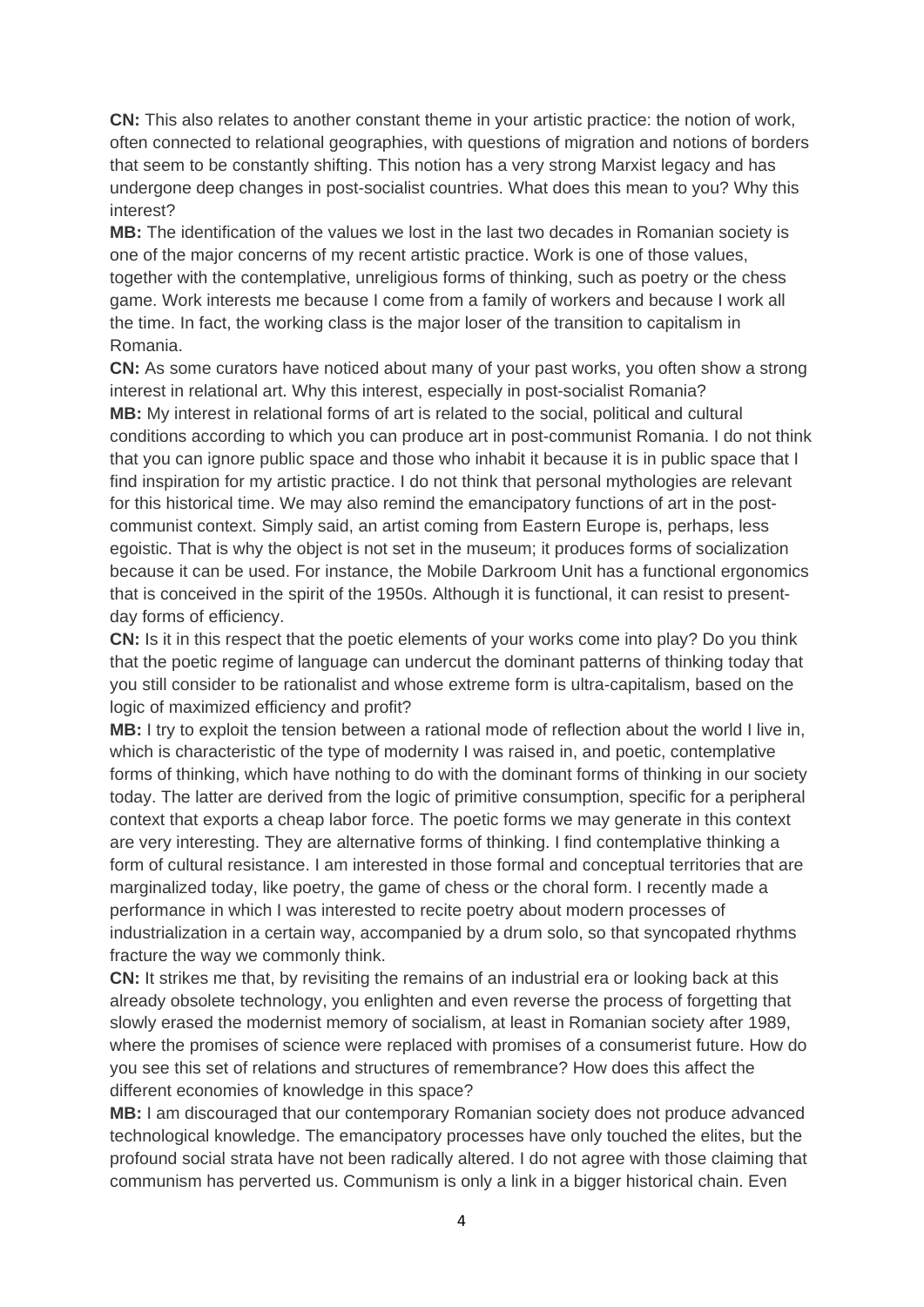though communism was a society based on lies, they had a madness in which they tried to transform the peasants, with their own temporal structures of thinking, into workers. They obviously failed, because industrialization supposes certain values that did not exist and had to be invented. The premises of capitalism are also dependent upon a certain respect for individualism. Lately, I have questioned historical transformations in the project *From A to B* that speaks about two states of fact: situation A is that of a concerted effort, perhaps unsuccessful, to produce advanced scientific knowledge,; situation B is the situation of today, where this effort is almost nonexistent. In my opinion, a society that does not produce advanced rational knowledge is not an advanced society in the present-day globalized world. The involution, the de-industrialization of Romania in the last twenty years, is the saddest phenomenon I am witnessing. Primitive accumulation of capital, extreme social polarization and an unbalanced economy transform Romania into an underdeveloped country, with no possibilities to evolve because we do not have the premises for that.

**CN:** Your artistic approach also suggests a certain condition of objecthood, close to a historically materialist perspective, according to which historical memory is inscribed in objects, together with a set of contradictions that are relevant for understanding the present. However, you are not interested in the objects as such, but mainly in exploring becoming, transformations, and intermediary spaces. How do you use objects and situations in your practice, which is mostly conceptual?

**MB:** I like to work on multiple levels. I meditate on the place and time I am living in, on its conditions of artistic production, but I try to expand my reflection beyond the concrete facts of yesterday, today and the future. I want to understand what my position in the globalized art world is and how much I colonize myself with ideas that may not fit in the local artistic context. It is often difficult to resist this temptation, given that the local context has an underdeveloped institutional infrastructure. In the last decades, international curators have often privileged narrative, humor, irony and social content and are less interested in abstract conceptual production. In my works, I try to exploit both rationalism and poetry. For instance, *From A to B*bears strong rationalist overtones: there is the state A, the state B (which are historical and social situations), and there is the trajectory between them. Point A is a laboratory for high tension at the Faculty of Electronics in Iasi, where I used to make experiments as a student of engineering in the early eighties. At that time, it possessed competitive East German technology. Point B is a metallurgical workshop, not far from that laboratory, where unemployed workers, using equipment inherited from the sixties, produce ritualistic objects for churches, which, today, are one of the few remaining markets. I also used a series of silver gelatin prints from the Museum of Polytechnics, also in Iasi, in which objects have been wrapped up and remain in a state of conservation, a state of suspension.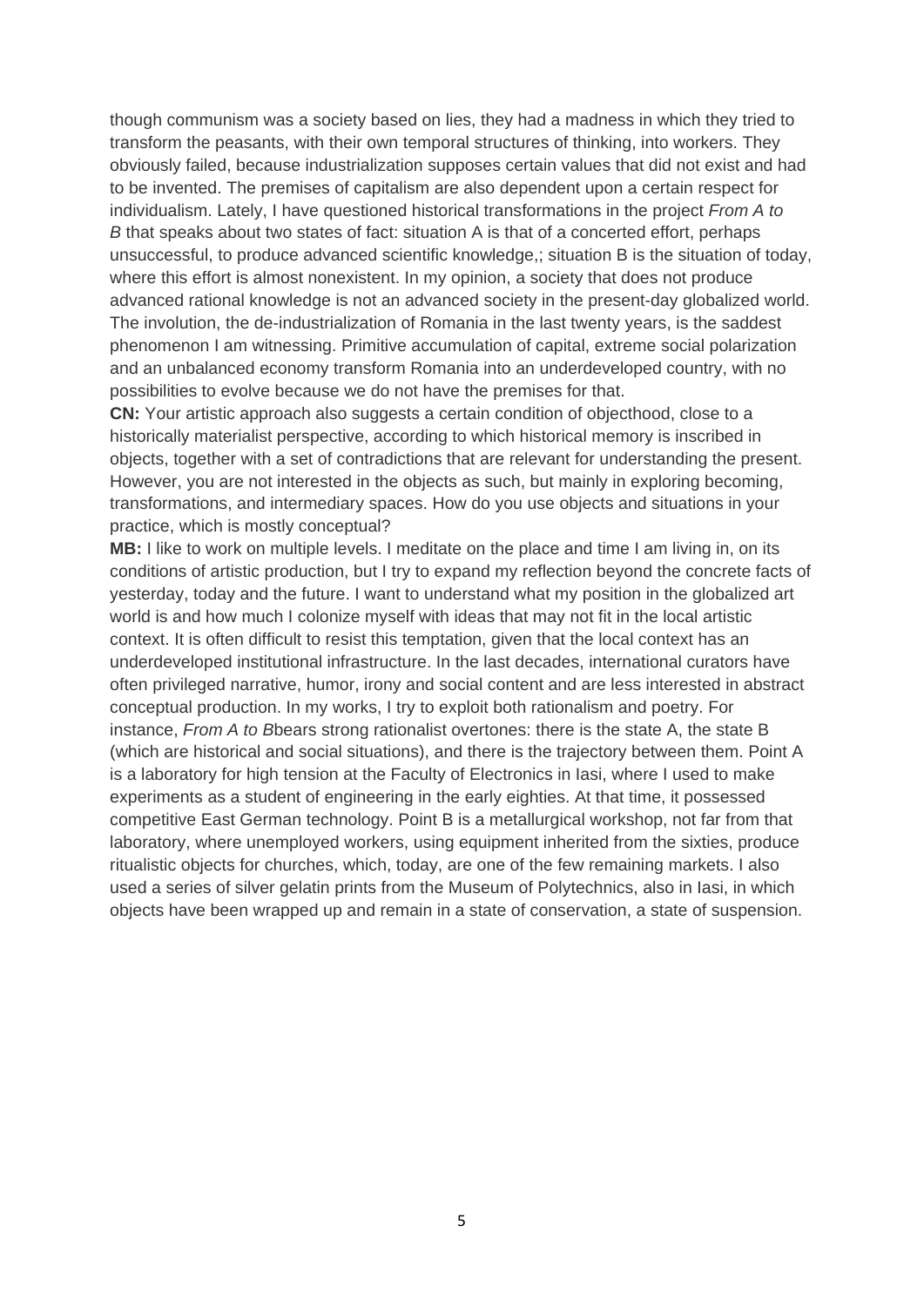

Matei Bejenaru, "From A to B," 2013, installation (photograph, 2 slide projections, one 16-mm projection, plywood structures), exhibition view. Cupola Gallery & Tranzit.ro/lasi. Courtesy of the author.

**CN:** Why are you interested in exploring analog photography and obsolete technologies? MB: I use analog technology because the form of presentation is related to the content of the image -- the remains of the past, because it allows you to have a temporal projection, a temporal lap.

CN: Is technological belatedness a way of visualizing and transforming the relations between the former West and the actual East?

MB: Yes, it is, At the Kettle's Yard I found photographs by Alfred Stieglitz. They have a collection of modern art, ranging from the 1930s to the 1960s, the period the collection was formed and that corresponds to the peak of analog photography. This is how the idea of designing a kit for producing analog photography and a book came to mind. Of course, they do not need another book written by some artist from Eastern Europe, but this is precisely the point: it is an educational process that attempts to reverse today's processes of mental colonization.

CN: It seems to me that processes of historical and social transformation are often translated and reconsidered in your work as processes of artistic transformation, resulting in poetic cartographies of thinking and diagrams of subjectification with an autonomous form. MB: I make art out of life. I try not to make art out of books or ideas, although this may be equally relevant. I try to understand processes of social transformation. My problem is how to translate social situations in artistic forms that may have their own autonomy. I work with